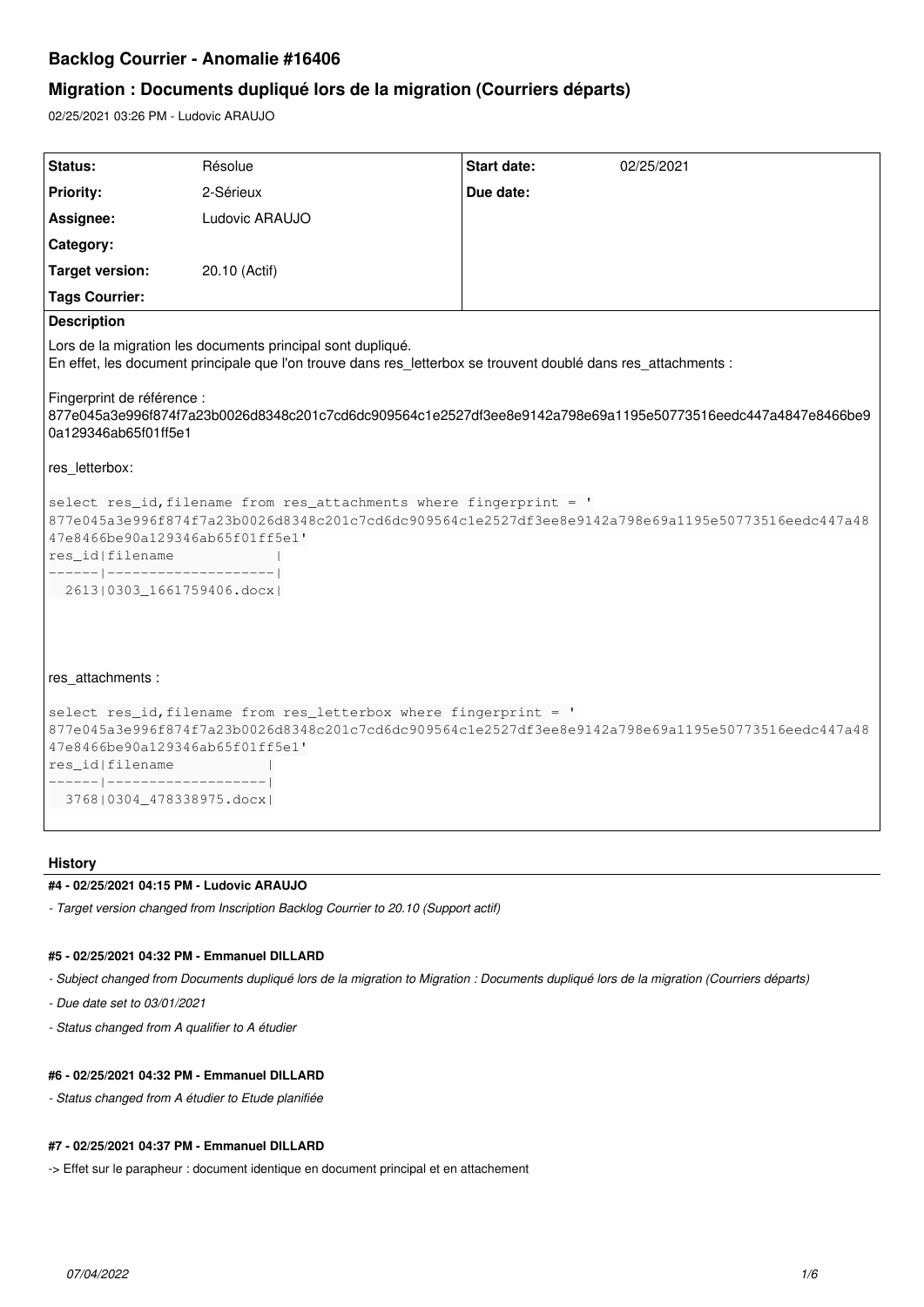### **#8 - 02/25/2021 06:46 PM - Emmanuel DILLARD**

*- Assignee changed from EDI PO to Florian AZIZIAN*

#### **#9 - 02/25/2021 06:46 PM - Emmanuel DILLARD**

*- Status changed from Etude planifiée to A étudier*

### **#10 - 03/01/2021 12:59 PM - Florian AZIZIAN**

- *Status changed from A étudier to Complément d'Informations*
- *Assignee changed from Florian AZIZIAN to Ludovic ARAUJO*

Lors de la migration vers 20.03, dans le fichier **migration/20.03/migrateOutgoingAttachments.php** Les courriers départ spontané (PJ) sont migrés en tant que courrier principal (car on peut maintenant créer un courrier départ directement depuis l'indexation).

Les pj départ sont ensuite supprimés.

Les 2 requêtes indiquées dans la description pointent sur res letterbox. Il faudrait les 2 requêtes suivantes, pour un courrier **qui a l'anomalie**, et un courrier **qui n'a pas** l'anomalie

```
select * from res_letterbox where res_id = 123;
select * from res_attachments where res_id_master = 123;
```
### **#11 - 03/01/2021 01:23 PM - Ludovic ARAUJO**

*- Description updated*

petite modif sur les requête faites me suis trompé quand j'ai collé les requetes ... bref du coup j'ai ajusté les requetes en fonction de ce que tu m'a dit :

```
select res_id,res_id_master,filename from res_attachments where fingerprint = '
877e045a3e996f874f7a23b0026d8348c201c7cd6dc909564c1e2527df3ee8e9142a798e69a1195e50773516eedc447a4847e8466be90a
129346ab65f01ff5e1'
```

|       | res_id res_id_master filename |  |
|-------|-------------------------------|--|
|       |                               |  |
| 37681 | 2613 0304_478338975.docx      |  |

select res\_id, filename from res\_letterbox where fingerprint = ' 877e045a3e996f874f7a23b0026d8348c201c7cd6dc909564c1e2527df3ee8e9142a798e69a1195e50773516eedc447a4847e8466be90a 129346ab65f01ff5e1'

```
res_id|filename            |
------|--------------------|
   2613|0303_1661759406.docx|
```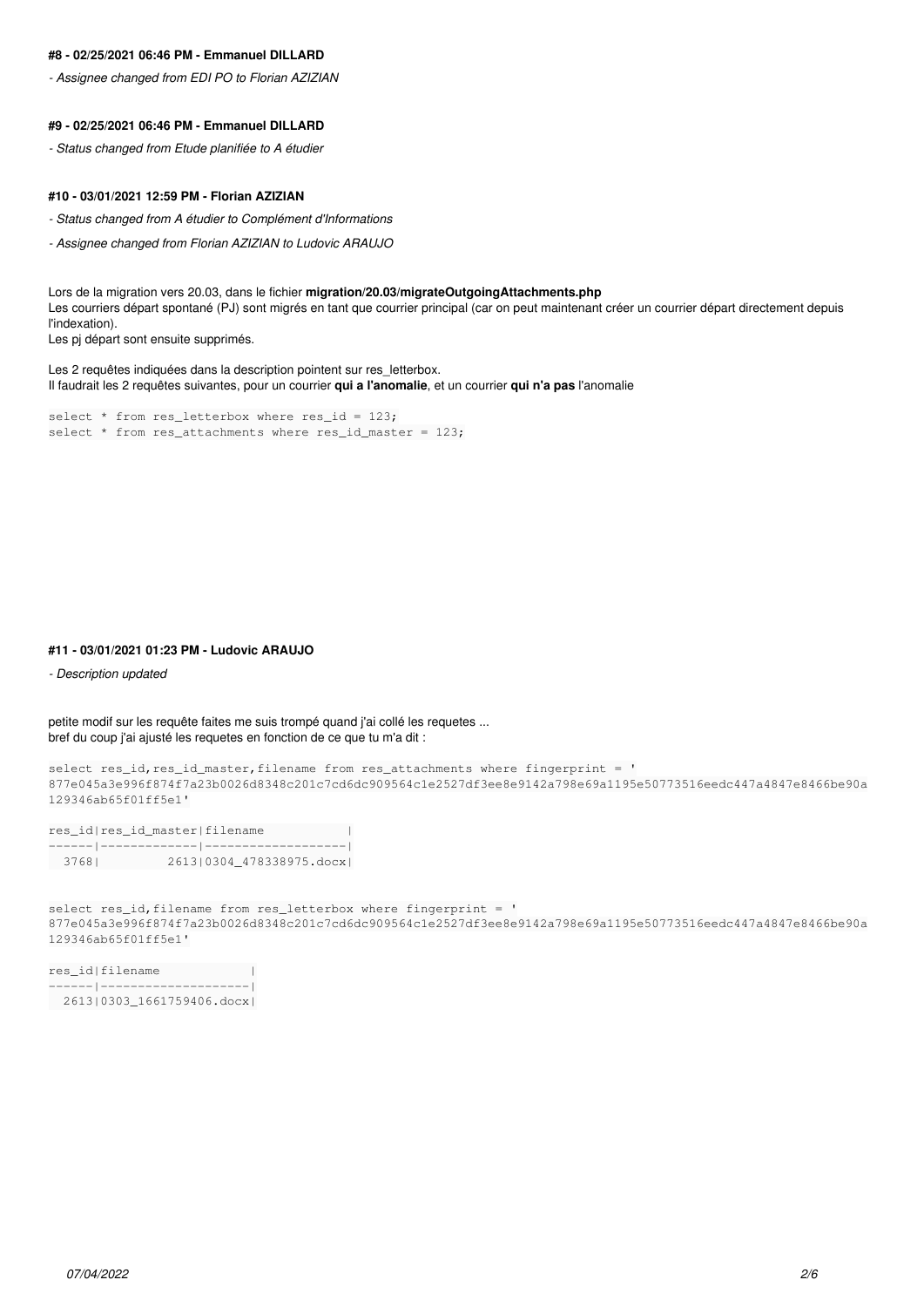### **#12 - 03/01/2021 01:23 PM - Ludovic ARAUJO**

*- Status changed from Complément d'Informations to A traiter*

*- Assignee deleted (Ludovic ARAUJO)*

### **#13 - 03/01/2021 01:39 PM - Ludovic ARAUJO**

#### voici d'autre exemple avec des courriers arrivé :

```
select * from res_letterbox where res_id = 2073
```
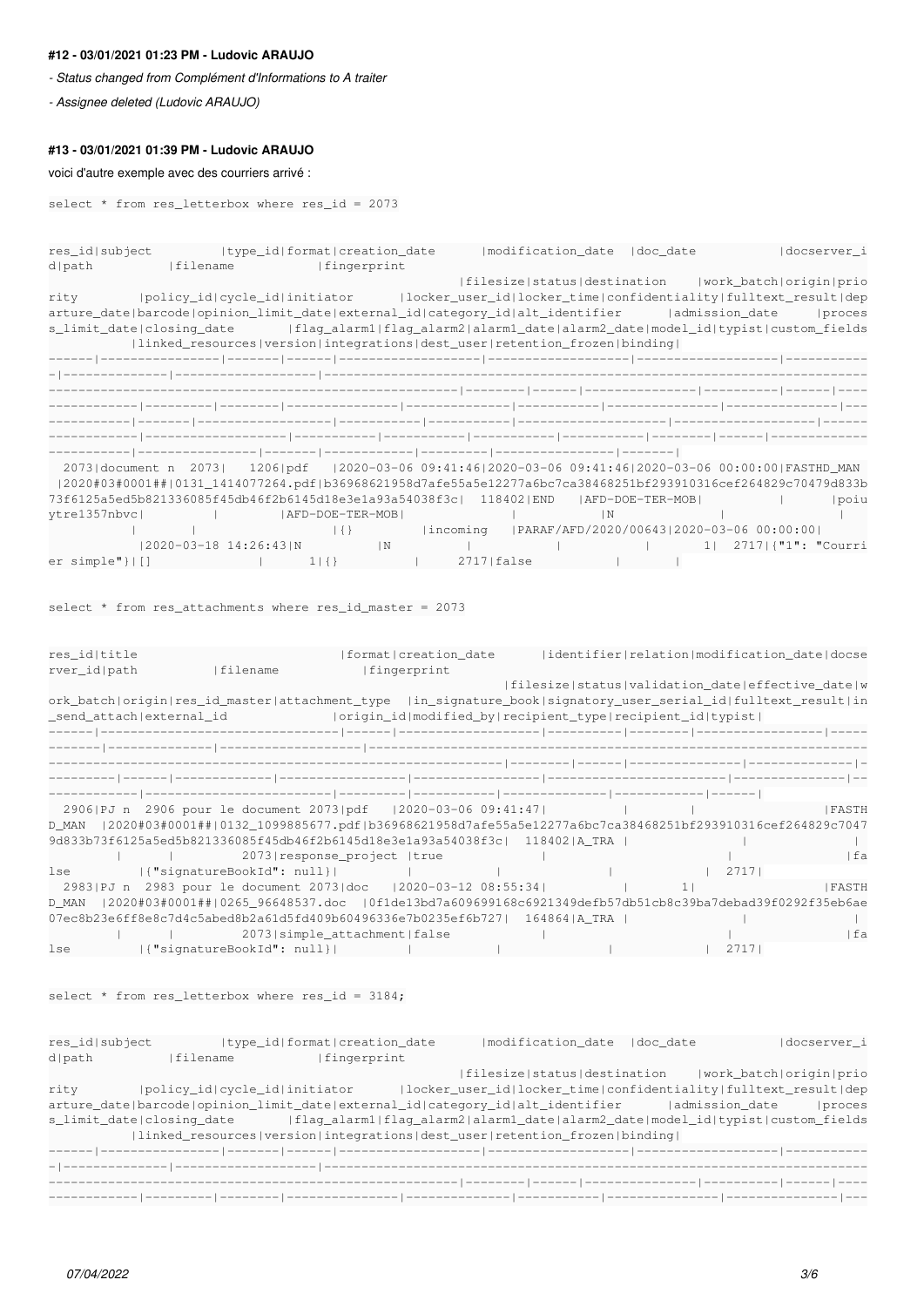| 3184 document n 3184                                                                                         |  | 1206 pdf  2020-07-15 17:47:48 2020-07-15 17:47:48 2020-07-15 00:00:00 FASTHD_MAN |                 |              |           |             |                                          |  |  |                      |
|--------------------------------------------------------------------------------------------------------------|--|----------------------------------------------------------------------------------|-----------------|--------------|-----------|-------------|------------------------------------------|--|--|----------------------|
| 2020#07#0001## 0340_1420038006.pdf d1d537d9eb3944f27fb789c76f0df563b8c338c3549f1fde53c03a656e1c4716d638e958f |  |                                                                                  |                 |              |           |             |                                          |  |  |                      |
| b6034329df84290452d9b80ff63facde9301b832665e45fcc53d572  1092897 END  AFD-SGN-DSI-SAP                        |  |                                                                                  |                 |              |           |             |                                          |  |  | poiu                 |
| ytre1357nbvc                                                                                                 |  |                                                                                  | AFD-SGN-DSI-SAP |              |           |             | N                                        |  |  |                      |
|                                                                                                              |  |                                                                                  | 1 I I           |              | lincomina |             | PARAF/AFD/2020/01754 2020-07-15 00:00:00 |  |  |                      |
|                                                                                                              |  | 2020-08-14 11:25:14   N                                                          |                 | $\mathsf{N}$ |           |             |                                          |  |  | 158   { "1": "Courri |
| $er simple$ "} $  \cdot  $ ]                                                                                 |  |                                                                                  |                 |              |           | 158   false |                                          |  |  |                      |

# select  $*$  from res\_attachments where res\_id\_master = 3184;

| res id title |                        |                           | [format]creation date                                                                                          |  |  |             | identifier relation modification date docse       |
|--------------|------------------------|---------------------------|----------------------------------------------------------------------------------------------------------------|--|--|-------------|---------------------------------------------------|
| rver id path |                        | Ifilename                 | fingerprint                                                                                                    |  |  |             |                                                   |
|              |                        |                           |                                                                                                                |  |  |             | filesize status validation_date effective_date wo |
|              |                        |                           | rk_batch origin res_id_master attachment_type  in_signature_book signatory_user_serial_id fulltext_result in_s |  |  |             |                                                   |
|              | end attachlexternal id |                           | origin_id modified_by recipient_type recipient_id typist                                                       |  |  |             |                                                   |
|              |                        |                           |                                                                                                                |  |  |             |                                                   |
|              |                        |                           |                                                                                                                |  |  |             |                                                   |
|              |                        |                           |                                                                                                                |  |  |             |                                                   |
|              |                        |                           |                                                                                                                |  |  |             |                                                   |
|              |                        |                           |                                                                                                                |  |  |             |                                                   |
|              |                        |                           | 4678   PJ n 4678 pour le document 3184   pdf   2020-07-15 17:47:48                                             |  |  |             | <b>IFASTH</b>                                     |
| D MAN        |                        |                           | 2020#07#0001## 0341_873460485.pdf d1d537d9eb3944f27fb789c76f0df563b8c338c3549f1fde53c03a656e1c4716d638         |  |  |             |                                                   |
|              |                        |                           | e958fb6034329df84290452d9b80ff63facde9301b832665e45fcc53d572  1092897 A_TRA                                    |  |  |             |                                                   |
|              |                        |                           | 3184   response project   true                                                                                 |  |  |             | fals                                              |
| $\epsilon$   |                        | {"signatureBookId": null} |                                                                                                                |  |  | $1581 - 22$ |                                                   |

# **#14 - 03/01/2021 02:37 PM - Emmanuel DILLARD**

*- Status changed from A traiter to A étudier*

*- Assignee set to Florian AZIZIAN*

# **#15 - 03/01/2021 02:40 PM - Ludovic ARAUJO**

exemple avant migration :

select  $*$  from res\_letterbox where res\_id = 3184;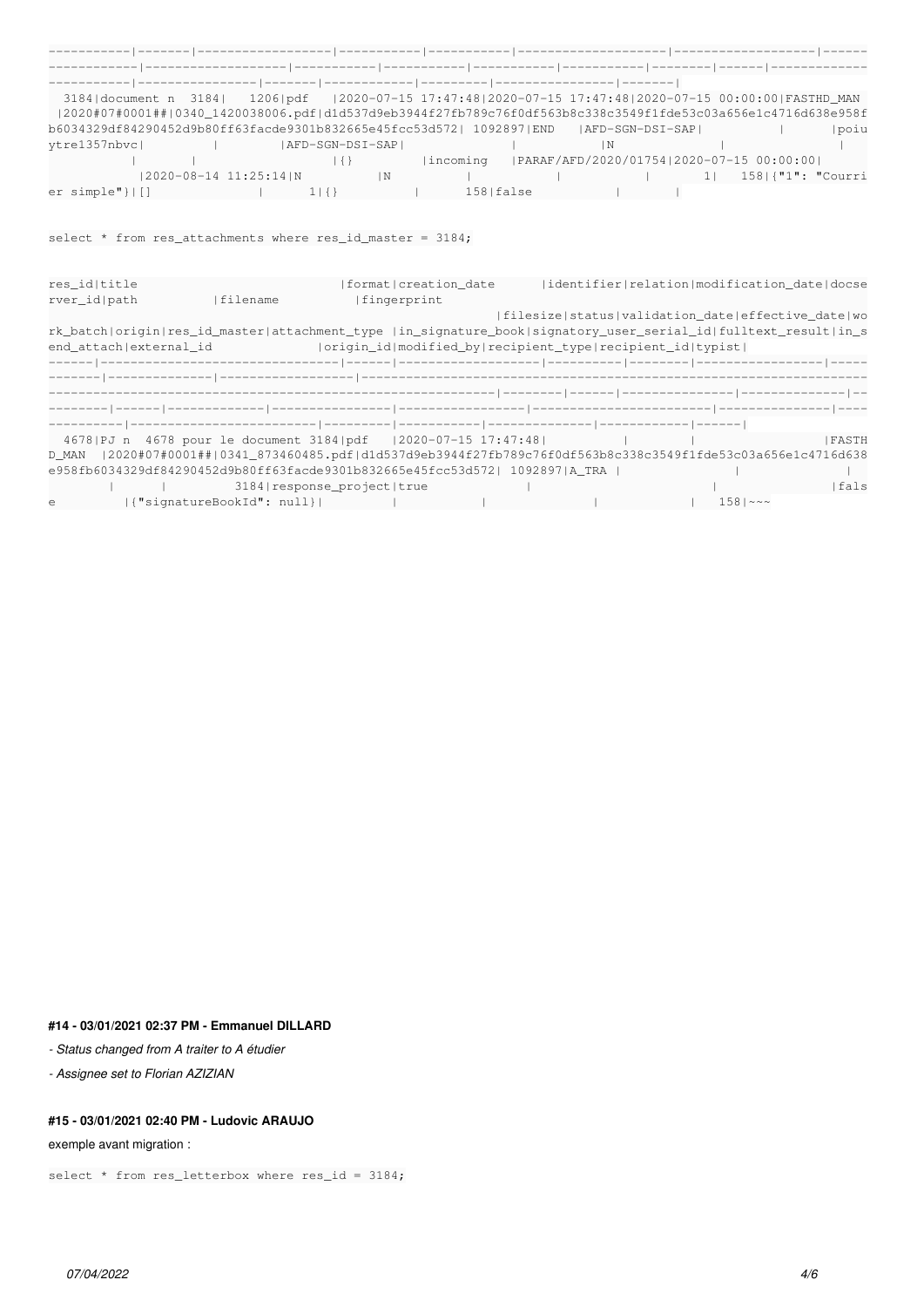| res id title subject                                                                                                     |                                                                                                | description type_id format typist creation_date  modification_date |  |                                                         |                | conver |
|--------------------------------------------------------------------------------------------------------------------------|------------------------------------------------------------------------------------------------|--------------------------------------------------------------------|--|---------------------------------------------------------|----------------|--------|
| ter result author identifier source relation doc date  docserver id folders system id path                               |                                                                                                |                                                                    |  |                                                         |                |        |
| Ifilename                                                                                                                | offset doc fingerprint                                                                         |                                                                    |  |                                                         |                |        |
|                                                                                                                          |                                                                                                |                                                                    |  | filesize status destination  validation date work batch |                |        |
| origin   priority   policy_id   cycle_id   is_multi_docservers   custom_t1   custom_n1   custom_f1   custom_d1   custom_ |                                                                                                |                                                                    |  |                                                         |                |        |
| t2 custom_n2 custom_f2 custom_d2 custom_t3 custom_n3 custom_f3 custom_d3 custom_t4 custom_n4 custom_f4 custom_           |                                                                                                |                                                                    |  |                                                         |                |        |
| d4 custom_t5 custom_n5 custom_f5 custom_d5 custom_t6 custom_d6 custom_t7 custom_d7 custom_t8 custom_d8 custom_           |                                                                                                |                                                                    |  |                                                         |                |        |
| t9 custom_d9 custom_t10 custom_d10 custom_t11 custom_t12 custom_t13 custom_t14 custom_t15 reference_number tab           |                                                                                                |                                                                    |  |                                                         |                |        |
| lename                                                                                                                   | initiator  dest_user locker_user_id locker_time confidentiality convert_result convert_attempt |                                                                    |  |                                                         |                |        |
| s fulltext_result fulltext_attempts tnl_result tnl_attempts external_id external_link departure_date departmen           |                                                                                                |                                                                    |  |                                                         |                |        |
| t number id barcode sve start date                                                                                       |                                                                                                |                                                                    |  |                                                         |                |        |
|                                                                                                                          |                                                                                                |                                                                    |  |                                                         |                |        |
|                                                                                                                          |                                                                                                |                                                                    |  |                                                         |                |        |
|                                                                                                                          |                                                                                                |                                                                    |  |                                                         |                |        |
|                                                                                                                          |                                                                                                |                                                                    |  |                                                         |                |        |
|                                                                                                                          |                                                                                                |                                                                    |  |                                                         |                |        |
|                                                                                                                          |                                                                                                |                                                                    |  |                                                         |                |        |
|                                                                                                                          |                                                                                                |                                                                    |  |                                                         |                |        |
|                                                                                                                          |                                                                                                |                                                                    |  |                                                         |                |        |
|                                                                                                                          |                                                                                                |                                                                    |  |                                                         |                |        |
|                                                                                                                          |                                                                                                |                                                                    |  |                                                         |                |        |
|                                                                                                                          |                                                                                                |                                                                    |  |                                                         |                |        |
| 3184   document n 3184   1206   pdf   430   2020-07-15 17:47:48   2020-07-15 17:47:48                                    |                                                                                                |                                                                    |  |                                                         |                |        |
|                                                                                                                          |                                                                                                |                                                                    |  |                                                         | 2020#07#0001## |        |
| l0340 1420038006.pdfl d1d537d9eb3944f27fb789c76f0df563b8c338c3549f1fde53c03a656e1c4716d638e958fb6034                     |                                                                                                |                                                                    |  |                                                         |                |        |
| 329df84290452d9b80ff63facde9301b832665e45fcc53d572  1092897 END  AFD-SGN-DSI-SAP                                         |                                                                                                |                                                                    |  |                                                         |                |        |
| poiuvtre1357nbvc                                                                                                         | $\mathbb{N}$ and $\mathbb{N}$                                                                  |                                                                    |  | 390001                                                  |                |        |
|                                                                                                                          |                                                                                                |                                                                    |  |                                                         |                |        |

| poiuytre1357nbvc               |  | . N |     |  | 390001 |     |
|--------------------------------|--|-----|-----|--|--------|-----|
|                                |  |     |     |  |        |     |
|                                |  |     |     |  |        |     |
|                                |  |     |     |  |        | res |
| _letterbox AFD-SGN-DSI-SAP 430 |  |     | l N |  |        |     |
|                                |  |     |     |  |        |     |
|                                |  |     |     |  |        |     |

#### select \* from res\_attachments where res\_id\_master = 3184;

res\_id|title|subject |description|type\_id|format|typist|creation\_date |modification\_date |conver ter\_result|author|identifier|source|relation|doc\_date |docserver\_id|folders\_system\_id|path<br>|filename |offset doc|fingerprint |offset\_doc|fingerprint

 |filesize|status|destination |validation\_date|work\_batch| origin|priority |policy\_id|cycle\_id|is\_multi\_docservers|custom\_t1|custom\_n1|custom\_f1|custom\_d1|custom\_ t2|custom\_n2|custom\_f2|custom\_d2|custom\_t3|custom\_n3|custom\_f3|custom\_d3|custom\_t4|custom\_n4|custom\_f4|custom\_ d4|custom\_t5|custom\_n5|custom\_f5|custom\_d5|custom\_t6|custom\_d6|custom\_t7|custom\_d7|custom\_t8|custom\_d8|custom\_ t9|custom\_d9|custom\_t10|custom\_d10|custom\_t11|custom\_t12|custom\_t13|custom\_t14|custom\_t15|reference\_number|tab lename |initiator |dest\_user|locker\_user\_id|locker\_time|confidentiality|convert\_result|convert\_attempt s|fulltext\_result|fulltext\_attempts|tnl\_result|tnl\_attempts|external\_id|external\_link|departure\_date|departmen t\_number\_id|barcode|sve\_start\_date|